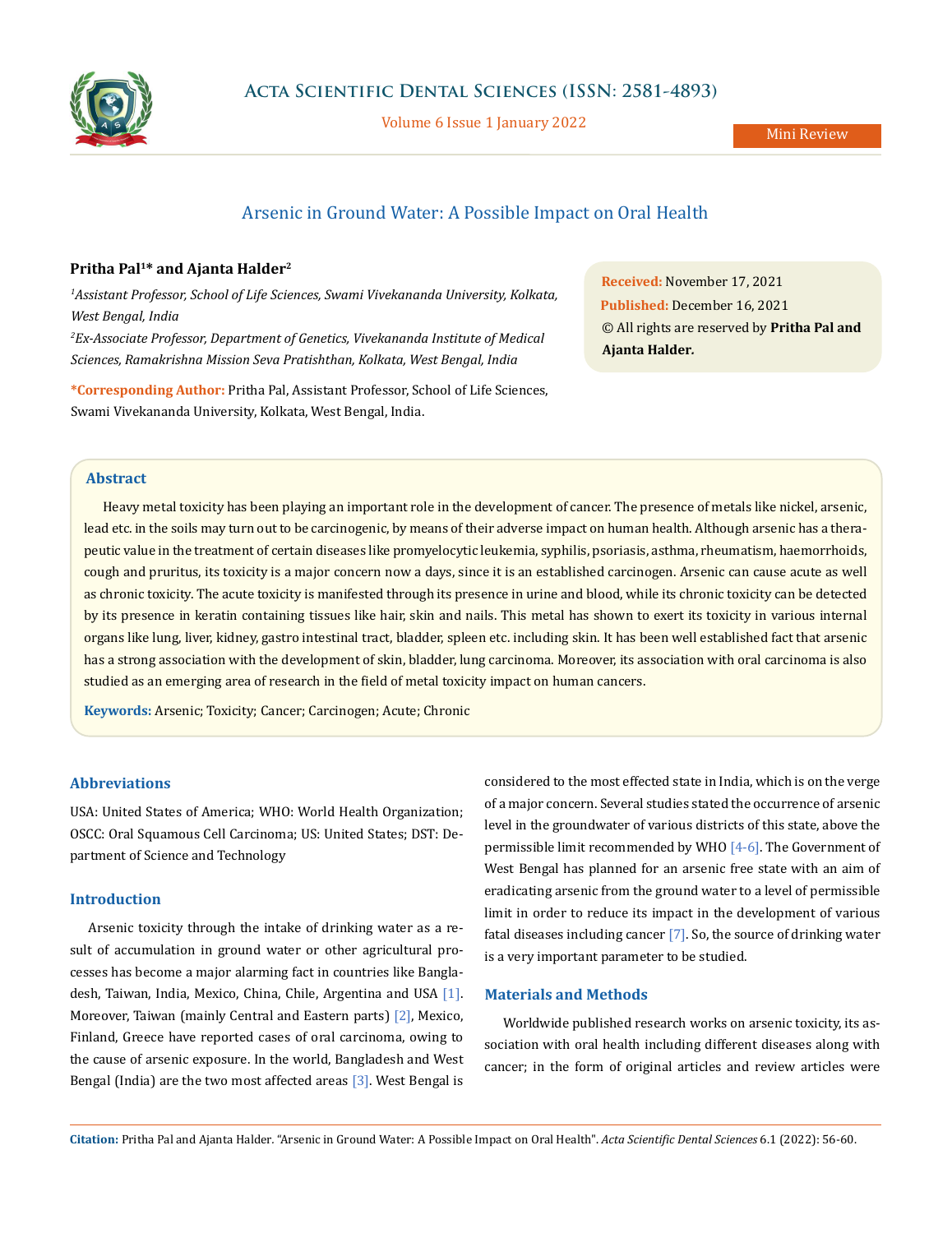searched for, in Pubmed, Pubmed Central and Google. Only published data was considered and imprecise descriptions of exposure were rejected. The information collected from authentic sources of publications regarding the topic lies in the inclusion criteria. Languages other than English fell in the exclusion criteria.

#### **Results and Discussion**

Arsenic is an important toxic environmental factor, which is a proven human carcinogen. Its contribution in different carcinomas has been well stated, especially skin, lung, kidney, bladder carcinomas, while presently, its relationship with oral squamous cell carcinoma (OSCC) is also suggested  $[8-10]$ . Arsenic toxicity has been causing deleterious health effects in millions of people including carcinoma. The recent studies suggest people dwelling in over 35 countries worldwide are impacted by consuming heavily contaminated water coming from arsenic contaminated sources [11]. A lot of people residing in a total of 70 countries are suffering from various diseases as a result of intake of highly contaminated water [12]. In developing countries like Bangladesh, Taiwan, India, Mexico, China, Chile, Argentina and developed country like USA, the drinking water sources on the basis of arsenic contamination has become an alarming fact [1]. In West Bengal, arsenic contamination in ground water has always been a concern  $[13]$ , even in states like Bihar, Uttar Pradesh, Jharkhand, Assam and Chhattisgarh. This problem regarding arsenic contamination is also prevalent in countries like Bangladesh, Argentina, Canada, China, Mongolia, Taiwan and Saudi Arabia [14]. However, a lower risk is observed in US on account of a decreased concentration in inorganic arsenic [15]. Arsenic contamination mainly takes place from the natural geological sources rather than from sources of mining, smelting or agricultural  $[16]$ . However, arsenic can be equally released in air or water in areas of intensive mining activities  $[17]$ . On account of these conditions and activities, an elevated arsenic content gets deposited in soil and water. This is mostly evident in dry regions of Northern Chile, where the availability of water is very less and thus the polluted water serves as the only means of drinking and agriculture [17]. It has been stated in some studies carried out in Taiwan and Chile that intake of arsenic above  $500 \mu g/l$  in a lifetime may cause lung and bladder carcinoma, accounting to 10% of all the deaths. The safety limit of arsenic concentration in drinking water is 10 µg/l and a maximum permissible limit of arsenic in drinking water is 50 µg/l; as recommended by WHO  $[18]$ . The arsenic concentration for drinking water is 0.01 mg/l according to Bureau of Indian Standard and it is 0.05 mg/l according to Rajiv Gandhi National Drinking Water Mission, which is known as the "Maximum Permissible Limit" [19]. A number counting to around 200 million of human population in the whole world is getting affected due to this metal contamination, 50% of which has been reported to reside in the most arsenic effected area, "Bengal delta plain" [20]. These two areas are the most affected areas in the world  $[3]$ . The arsenic content in these two areas is found to be  $800\mu$ g/l in drinking water [21]. Studies suggest that 79.9 million and 42.7 million are suffering from high metal toxicity in the groundwater of 42 districts of Bangladesh and 9 districts of West Bengal respectively, for having the arsenic count in the ground water above the WHO recommended permissible limit [22]. Surveys carried on in West Bengal state that the arsenic level in ground water in some areas of this state has been found to be as much as 3.4 X  $10^3$   $\mu$ g/l  $[23]$ ; which is said to be the greatest arsenic calamity in the world [24]. A number over 26 million individuals in this state are impacted by chronic arsenic toxicity from different water sources [25]. In fact, a few studies carried out in this state have indicated the occurrence of OSCC in a considerable number of individuals, who have been exposed to the highly arsenic effected districts [8-10,13]. The most vulnerable rage of age of effected individuals has been found to lie less than 19 years [ $26$ ]. Men are more likely to be industrially exposed to arsenic than women. However, the difference in male and female individuals on the basis of risk estimation of arsenic induced carcinoma states that it is not the age of the individual but the extent of exposure to the metal, which determines the effect. It is apparent that men are more exposed to arsenic than female in the population, accounting to the occurrence of lower rates of carcinoma in female population. However, both the male and the female population stand on an average risk of metal contamination, owing to no biological reason behind the lower occurrence of carcinoma in females.

The metal has been reported to get accumulated in groundwater as a result of natural weathering from arsenic containing rocks and also from the waste coming out from different industries like those of pesticides, herbicides, glass and ceramics, electronics, wood preservatives, alloys, catalysts, fertilizer, petroleum refining and feed additives/veterinary chemicals [27]. People get exposed to arsenic either through the oral route by the intake of food and water containing the metal or by inhalation of pesticides and also by mining deeds [1]. Arsenic in foods like seafood, fish and algae occurs in the form of comparatively nontoxic organic compounds (arsenobentaine and arsenocholine) [28]. These organic compounds result in higher levels of arsenic in blood of the effected in-

**Citation:** Pritha Pal and Ajanta Halder*.* "Arsenic in Ground Water: A Possible Impact on Oral Health". *Acta Scientific Dental Sciences* 6.1 (2022): 56-60.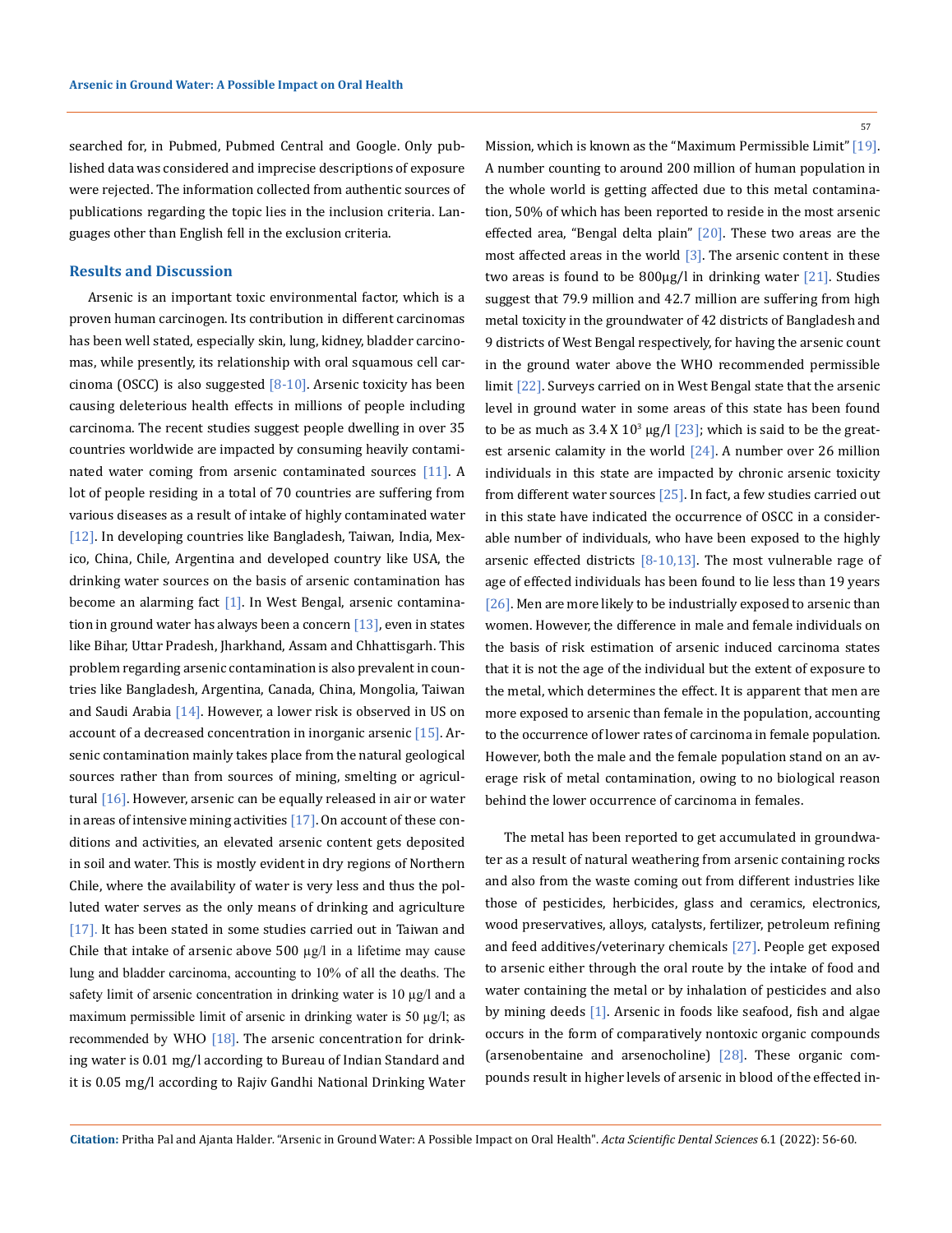dividuals, although it is rapidly excreted unaltered in urine [29,30]. Arsenic intake is higher through the intake of solid foods than that of liquid foods  $[31,32]$ . By means of taking water and food, an individual takes up an average arsenic amount of 300  $\mu$ g everyday [33]. The intake of arsenic by the plants, both in organic and inorganic forms, occurs through the water taken up from the soil where the plants are grown, by mena sof the various agricultural processes [34]. These issues are much highlighted in countries like Bangladesh, where maximum of the human population in rural areas depend on the availability of ground water for their various activities like irrigation, cooking, drinking etc.  $[3]$ . It has been reported in a study of West Bengal that a much high percentage of human individuals have been found to suffer from the genotoxic effects of arsenic, marked in their urothelial cells, although they were not exposed to high arsenic area. The reason lies in the fact of consumption of cooked rice with the metal concentration above 200  $\mu$ g/kg. So, rice has also been considered to be one of the major exposure routes of arsenic contamination [35]. The presence of elevated arsenic content in cooked rice can be accounted to the higher levels of more toxic inorganic forms of the metal, while the good bioaccesibilities and bioavailabilities of rice also accounts for higher percentage of effected individuals  $[36]$ . On the other hand, it has also been suggested that arsenic level in cooked rice is of lower magnitude when compared to the level of the metal present in individually rice, or water, or both rice and water  $[12]$ .

### **Conclusion**

A positive correlation has been stated between the occurrence of oral squamous cell carcinoma and arsenic contamination in ground water  $[10]$ , which indicates the potency of this heavy metal factor contributing to the adverse impact oral health. The factors like dose, duration of metal exposure and the threshold value of arsenic needed to manifest carcinogenic effects will help us to take up the preventive measures against this metal toxicity and also to arrest the occurrence of carcinogenesis in much vulnerable population  $\left[37\right]$ . In order to find out a link between the toxic manifestations of the metal and general factors like age, gender, nutritional status, any possible genetic polymorphisms etc., much extensive research work is required. The practices of harnessing surface water and harvest rain water can prove effective in reducing the impact of this metal toxicity on the human population. Therapies and supplementation of antioxidants, vitamins applied on human population with prior proper validation can result in reduction of toxic manifestations of this metal contamination, since there has

been no established treatment designed for such cases, although, the present situation has turned up with various supportive measures being taken up for designing this metal toxicity related disease management strategies.

#### **Acknowledgements**

I would like to acknowledge our respected Secretary of Ramakrishna Mission Seva Pratishthan, Kolkata to kindly allow us to conduct the study. I am also indebted to DST INSPIRE Fellowship, New Delhi, for the financial assistance needed for the study.

### **Conflict of Interest**

There is no conflict of interest related to the study.

### **Bibliography**

- 1. Singh AP., *et al*[. "Mechanisms pertaining to arsenic toxicity".](https://doi:%2010.4103/0971-6580.84258)  *[Toxicology International](https://doi:%2010.4103/0971-6580.84258)* 18.2 (2011): 87-93.
- 2. Su CC., *et al*[. "Incidence of oral cancer in relation to nickel and](http://doi.org/10.1186/1471-2458-10-67)  [arsenic concentrations in farm soils of patients' residential ar](http://doi.org/10.1186/1471-2458-10-67)eas in Taiwan". *[BMC Public Health](http://doi.org/10.1186/1471-2458-10-67)* 10 (2010): 67.
- 3. [Ratnaike RN. "Acute and chronic arsenic toxicity".](https://www.ncbi.nlm.nih.gov/pmc/articles/PMC1742758/) *Postgradu[ate Medical Journal](https://www.ncbi.nlm.nih.gov/pmc/articles/PMC1742758/)* 79 (2003): 391-396.
- 4. [Chatterjee A and Sarkar I. "Water plant lag in arsenic belt".](https://www.telegraphindia.com/west-bengal/water-plant-lag-in-arsenic-belt/cid/446056) *The [Telegraph](https://www.telegraphindia.com/west-bengal/water-plant-lag-in-arsenic-belt/cid/446056)* (2011).
- 5. [Mahanta A. "Potable water as thirst choice".](https://www.telegraphindia.com/north-east/potable-water-as-thirst-choice/cid/1617775) *The Telegraph* [\(2005\).](https://www.telegraphindia.com/north-east/potable-water-as-thirst-choice/cid/1617775)
- 6. Chakraborti D., *et al*[. "Status of groundwater arsenic contami](https://doi:10.1002/mnfr.200700517)[nation in the state of West Bengal, India: a 20-year study re](https://doi:10.1002/mnfr.200700517)port". *[Molecular Nutrition and Food Research](https://doi:10.1002/mnfr.200700517)* 53 (2009), 542- [551.](https://doi:10.1002/mnfr.200700517)
- 7. [Joshi VK. "Arsenic free water, at last".](https://www.telegraphindia.com/science-tech/arsenic-free-water-at-last/cid/609680) *The Telegraph* (2008).
- 8. Pal P., *et al*[. "Oral Carcinoma, HPV Infection, Arsenic Exposure](https://www.omicsonline.org/open-access/oral-carcinoma-hpv-infection-arsenic-exposuretheir-correlation-in-westbengal-india-2161-119X-1000266.php?aid=80912)[their Correlation in West Bengal, India".](https://www.omicsonline.org/open-access/oral-carcinoma-hpv-infection-arsenic-exposuretheir-correlation-in-westbengal-india-2161-119X-1000266.php?aid=80912) *Otolaryngology, Open Access* [6.5 \(2016\): 266.](https://www.omicsonline.org/open-access/oral-carcinoma-hpv-infection-arsenic-exposuretheir-correlation-in-westbengal-india-2161-119X-1000266.php?aid=80912)
- 9. Pal P., *et al*[. "Study of arsenic exposure in oral/oropharyngeal](https://pubmed.ncbi.nlm.nih.gov/28366956/)  carcinoma in West Bengal". *[International Journal of Occupa](https://pubmed.ncbi.nlm.nih.gov/28366956/)[tional Medicine and Environmental Health](https://pubmed.ncbi.nlm.nih.gov/28366956/)* 30.2 (2017): 271- [279.](https://pubmed.ncbi.nlm.nih.gov/28366956/)
- 10. [Pal P and Halder A. "Is There Any Role of Arsenic Toxicity in](https://www.wizdom.ai/publication/10.1007/S12011-018-1419-6/title/is_there_any_role_of_arsenic_toxicity_in_hpv_related_oral_squamous_cell_carcinoma)  [HPV Related Oral Squamous Cell Carcinoma?"](https://www.wizdom.ai/publication/10.1007/S12011-018-1419-6/title/is_there_any_role_of_arsenic_toxicity_in_hpv_related_oral_squamous_cell_carcinoma) *Biological Trace [Element Research](https://www.wizdom.ai/publication/10.1007/S12011-018-1419-6/title/is_there_any_role_of_arsenic_toxicity_in_hpv_related_oral_squamous_cell_carcinoma)* (2018).

**Citation:** Pritha Pal and Ajanta Halder*.* "Arsenic in Ground Water: A Possible Impact on Oral Health". *Acta Scientific Dental Sciences* 6.1 (2022): 56-60.

58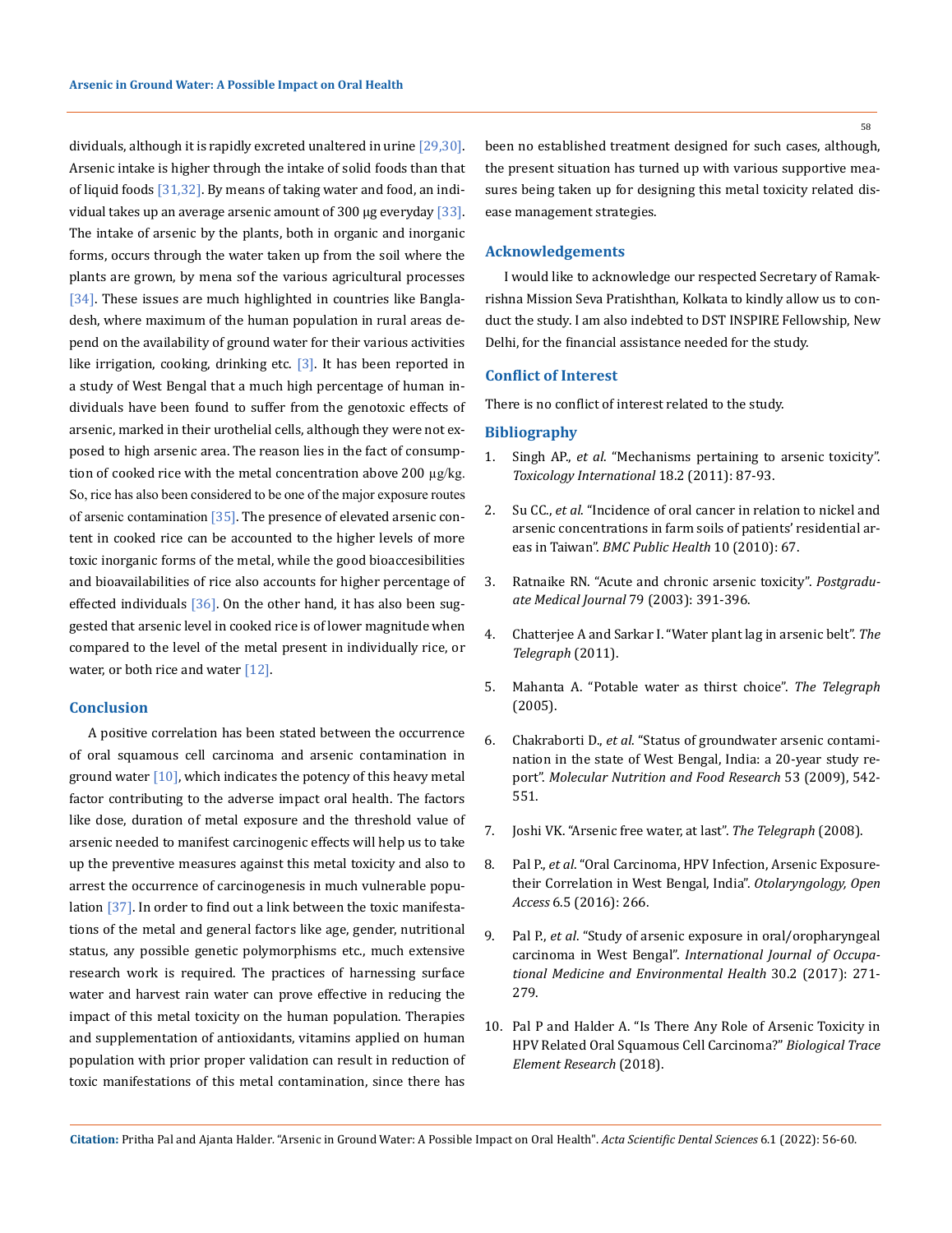- 11. Das N., *et al*[. "Arsenic exposure through drinking water increases](https://pubmed.ncbi.nlm.nih.gov/22883023/)  [the risk of liver and cardiovascular diseases in the population of](https://pubmed.ncbi.nlm.nih.gov/22883023/)  West Bengal, India". *[BMC Public Health](https://pubmed.ncbi.nlm.nih.gov/22883023/)* 12 (2012): 639.
- 12. Mondal D., *et al*[. "Comparison of drinking water, raw rice and](https://pubmed.ncbi.nlm.nih.gov/20505983/)  [cooking of rice as arsenic exposure routes in three contrasting](https://pubmed.ncbi.nlm.nih.gov/20505983/)  areas of West Bengal, India". *[Environmental Geochemistry and](https://pubmed.ncbi.nlm.nih.gov/20505983/)  Health* [32 \(2010\): 463-477.](https://pubmed.ncbi.nlm.nih.gov/20505983/)
- 13. Pal P., *et al*[. "Correlation of Arsenic Toxicity with Oral/ Oropha](https://www.researchgate.net/publication/282973392_Corelation_of_Arsenic_toxicity_with_Oral_and_Oropharyngeal_Malignancy_in_West_Bengal)[ryngeal Malignancy in West Bengal".](https://www.researchgate.net/publication/282973392_Corelation_of_Arsenic_toxicity_with_Oral_and_Oropharyngeal_Malignancy_in_West_Bengal) *Indian Journal of Human Ge[netics, Supplement 1.](https://www.researchgate.net/publication/282973392_Corelation_of_Arsenic_toxicity_with_Oral_and_Oropharyngeal_Malignancy_in_West_Bengal)* 20 (2014): S82.
- 14. Singh AL., *et al*[. "Effect of Arsenic Contaminated Drinking Water](http://doi.org/10.1007/s12291-013-0330-3)  [on Human Chromosome: A Case Study".](http://doi.org/10.1007/s12291-013-0330-3) *Indian Journal of Clinical Biochemistry* [28.4 \(2013\): 422-425.](http://doi.org/10.1007/s12291-013-0330-3)
- 15. Lynch HN., *et al*[. "Quantitative assessment of lung and bladder](https://doi:%2010.1016/j.envint.2017.04.008)  [cancer risk and oral exposure to inorganic arsenic: Meta-regres](https://doi:%2010.1016/j.envint.2017.04.008)[sion analyses of epidemiological data".](https://doi:%2010.1016/j.envint.2017.04.008) *Environment International* [\(2017\): pii: S0160-4120 \(16\)30336-1.](https://doi:%2010.1016/j.envint.2017.04.008)
- 16. [Matschullat J. "Arsenic in the geosphere—a review".](https://www.sciencedirect.com/science/article/abs/pii/S0048969799005240) *The Science [of the Total Environment](https://www.sciencedirect.com/science/article/abs/pii/S0048969799005240)* 249 (2000): 297-312.
- 17. De Gregori I., *et al*[. "Monitoring of copper, arsenic and antimony](https://www.semanticscholar.org/paper/Monitoring-of-copper%2C-arsenic-and-antimony-levels-Gregori-Fuentes/e46c09f7f9192dfb1c457a43ed62557701fc4394)  [levels in agricultural soils impacted and non-impacted by mining](https://www.semanticscholar.org/paper/Monitoring-of-copper%2C-arsenic-and-antimony-levels-Gregori-Fuentes/e46c09f7f9192dfb1c457a43ed62557701fc4394)  [activities, from three regions in Chile".](https://www.semanticscholar.org/paper/Monitoring-of-copper%2C-arsenic-and-antimony-levels-Gregori-Fuentes/e46c09f7f9192dfb1c457a43ed62557701fc4394) *Journal of Environmental Monitoring* [5.2 \(2003\): 287-295.](https://www.semanticscholar.org/paper/Monitoring-of-copper%2C-arsenic-and-antimony-levels-Gregori-Fuentes/e46c09f7f9192dfb1c457a43ed62557701fc4394)
- 18. Steinmaus C., *et al*[. "Dietary intake and arsenic methylation in a](https://www.ncbi.nlm.nih.gov/pmc/articles/PMC1280394/)  U.S. population". *[Environmental Health Perspective](https://www.ncbi.nlm.nih.gov/pmc/articles/PMC1280394/)* 113 (2005): [1153-1159.](https://www.ncbi.nlm.nih.gov/pmc/articles/PMC1280394/)
- 19. Nickson R., *et al*[. "Current knowledge on the distribution of arse](https://www.tandfonline.com/doi/abs/10.1080/10934520701564194?journalCode=lesa20)[nic in groundwater in five states of India".](https://www.tandfonline.com/doi/abs/10.1080/10934520701564194?journalCode=lesa20) *Journal of Environmen[tal Science and Health](https://www.tandfonline.com/doi/abs/10.1080/10934520701564194?journalCode=lesa20)* 42 (2007): 1707-1718.
- 20. [Washington DC. "Arsenic in drinking water". National Academy](https://www.nap.edu/catalog/6444/arsenic-in-drinking-water)  [Press: National Research Council \(NRC\) \(2001\).](https://www.nap.edu/catalog/6444/arsenic-in-drinking-water)
- 21. [Kinniburgh DG and Smedley PL. "Arsenic contamination of](https://www.ncbi.nlm.nih.gov/pmc/articles/PMC6281155/)  [ground water in Bangladesh: Volume 2: Final report".](https://www.ncbi.nlm.nih.gov/pmc/articles/PMC6281155/) *Keyworth, [Nottinghamshire: British Geological Survey](https://www.ncbi.nlm.nih.gov/pmc/articles/PMC6281155/)* (2001).
- 22. Chowdhury UK., *et al*. "Groundwater arsenic contamination in Bangladesh and West Bengal, India". *Environmental Health Perspective* 108 (2000): 393-397.
- 23. Guha Mazumder DN., *et al*[. "Arsenic levels in drinking water and](https://pubmed.ncbi.nlm.nih.gov/9839746/)  [the prevalence of skin lesions in West Bengal, India".](https://pubmed.ncbi.nlm.nih.gov/9839746/) *Internation[al Journal of Epidemiology](https://pubmed.ncbi.nlm.nih.gov/9839746/)* 27 (1998): 871-877.
- 24. Mandal BK., *et al*[. "Arsenic in ground water in seven districts of](https://www.jstor.org/stable/pdf/24111635.pdf)  [West Bengal, India-the biggest arsenic calamity in the world".](https://www.jstor.org/stable/pdf/24111635.pdf)  *Current Science* [70 \(1996\): 976-986.](https://www.jstor.org/stable/pdf/24111635.pdf)
- 25. [Banerjee N and Giri A. "Arsenic Induced Health Effects, Genetic](http://doi:10.16943/ptinsa/2014/v80i3/55130)  [Damage and Genetic Variants in the Population Exposed to Ar](http://doi:10.16943/ptinsa/2014/v80i3/55130)[senic through Drinking Water in West Bengal".](http://doi:10.16943/ptinsa/2014/v80i3/55130) *Proceedings of [the National Academy of Sciences](http://doi:10.16943/ptinsa/2014/v80i3/55130)* 80.3 (2014): 565-581.
- 26. Bronstein AC., *et al*[. "Annual Report of the American Associa](https://pubmed.ncbi.nlm.nih.gov/23272763/)[tion of Poison Control Centers' National Poison Data System](https://pubmed.ncbi.nlm.nih.gov/23272763/)  (NPDS): 28th Annual Report". *[Clinical Toxicology \(Phila\)](https://pubmed.ncbi.nlm.nih.gov/23272763/)* 49.10 [\(2011\): 91041.](https://pubmed.ncbi.nlm.nih.gov/23272763/)
- 27. Singh AL., *et al*[. "Effect of Arsenic Contaminated Drinking Wa](http://doi.org/10.1007/s12291-013-0330-3)[ter on Human Chromosome: A Case Study".](http://doi.org/10.1007/s12291-013-0330-3) *Indian Journal of [Clinical Biochemistry](http://doi.org/10.1007/s12291-013-0330-3)* 28.4 (2013): 422-425.
- 28. [Edmonds JS and Francesconi KA. "Transformations of arsenic](https://pubmed.ncbi.nlm.nih.gov/3556209/)  [in the marine environment".](https://pubmed.ncbi.nlm.nih.gov/3556209/) *Experimentia* 43 (1987): 553- [557.](https://pubmed.ncbi.nlm.nih.gov/3556209/)
- 29. Buchet JP., *et al*[. "Assessment of exposure to inorganic arsenic,](https://pubmed.ncbi.nlm.nih.gov/8896724/)  [a human carcinogen, due to the consumption of seafood".](https://pubmed.ncbi.nlm.nih.gov/8896724/) *Ar[chives of Toxicology](https://pubmed.ncbi.nlm.nih.gov/8896724/)* 70 (1996): 773-778.
- 30. Han B., *et al*[. "Estimation of target hazard quotients and po](https://pubmed.ncbi.nlm.nih.gov/9776791/)[tential health risks for metals by consumption of seafood in](https://pubmed.ncbi.nlm.nih.gov/9776791/)  Taiwan". *[Archives of Environmental Contamination and Toxicol](https://pubmed.ncbi.nlm.nih.gov/9776791/)ogy* [35 \(1998\): 711-720.](https://pubmed.ncbi.nlm.nih.gov/9776791/)
- 31. Thomas KW., *et al*[. "Population-based dietary intakes and tap](https://pubmed.ncbi.nlm.nih.gov/10554143/)  [water concentrations for selected elements in the EPA region](https://pubmed.ncbi.nlm.nih.gov/10554143/)  [V. National Human Exposure Assessment Survey \(NHEXAS\)".](https://pubmed.ncbi.nlm.nih.gov/10554143/)  *[Journal of Exposure Analysis and Environmental Epidemiology](https://pubmed.ncbi.nlm.nih.gov/10554143/)*  [9 \(1999\): 402-413.](https://pubmed.ncbi.nlm.nih.gov/10554143/)
- 32. Tripathi RM., *et al*. "Arsenic intake by the adult population in Bombay city". *Science of the Total Environment* 208 (1997): 89- 95.
- 33. [Kwong YL and Todd D. "Delicious poison: arsenic trioxide for](https://pubmed.ncbi.nlm.nih.gov/9129058/)  [the treatment of leukemia \[letter\]".](https://pubmed.ncbi.nlm.nih.gov/9129058/) *Blood* 89 (1997): 3487- [3488.](https://pubmed.ncbi.nlm.nih.gov/9129058/)
- 34. Tamaki S., *et al*[. "Environmental biochemistry of arsenic".](https://pubmed.ncbi.nlm.nih.gov/1732996/)  *[Reviews of Environmental Contamination and Toxicology](https://pubmed.ncbi.nlm.nih.gov/1732996/)* 124 [\(1992\): 79-110.](https://pubmed.ncbi.nlm.nih.gov/1732996/)
- 35. [Banerjee N and Giri A. "Arsenic Induced Health Effects, Genetic](http://doi:10.16943/ptinsa/2014/v80i3/55130)  [Damage and Genetic Variants in the Population Exposed to Ar](http://doi:10.16943/ptinsa/2014/v80i3/55130)[senic through Drinking Water in West Bengal".](http://doi:10.16943/ptinsa/2014/v80i3/55130) *Proceedings of [the National Academy of Sciences](http://doi:10.16943/ptinsa/2014/v80i3/55130)* 80.3 (2014): 565-581.

**Citation:** Pritha Pal and Ajanta Halder*.* "Arsenic in Ground Water: A Possible Impact on Oral Health". *Acta Scientific Dental Sciences* 6.1 (2022): 56-60.